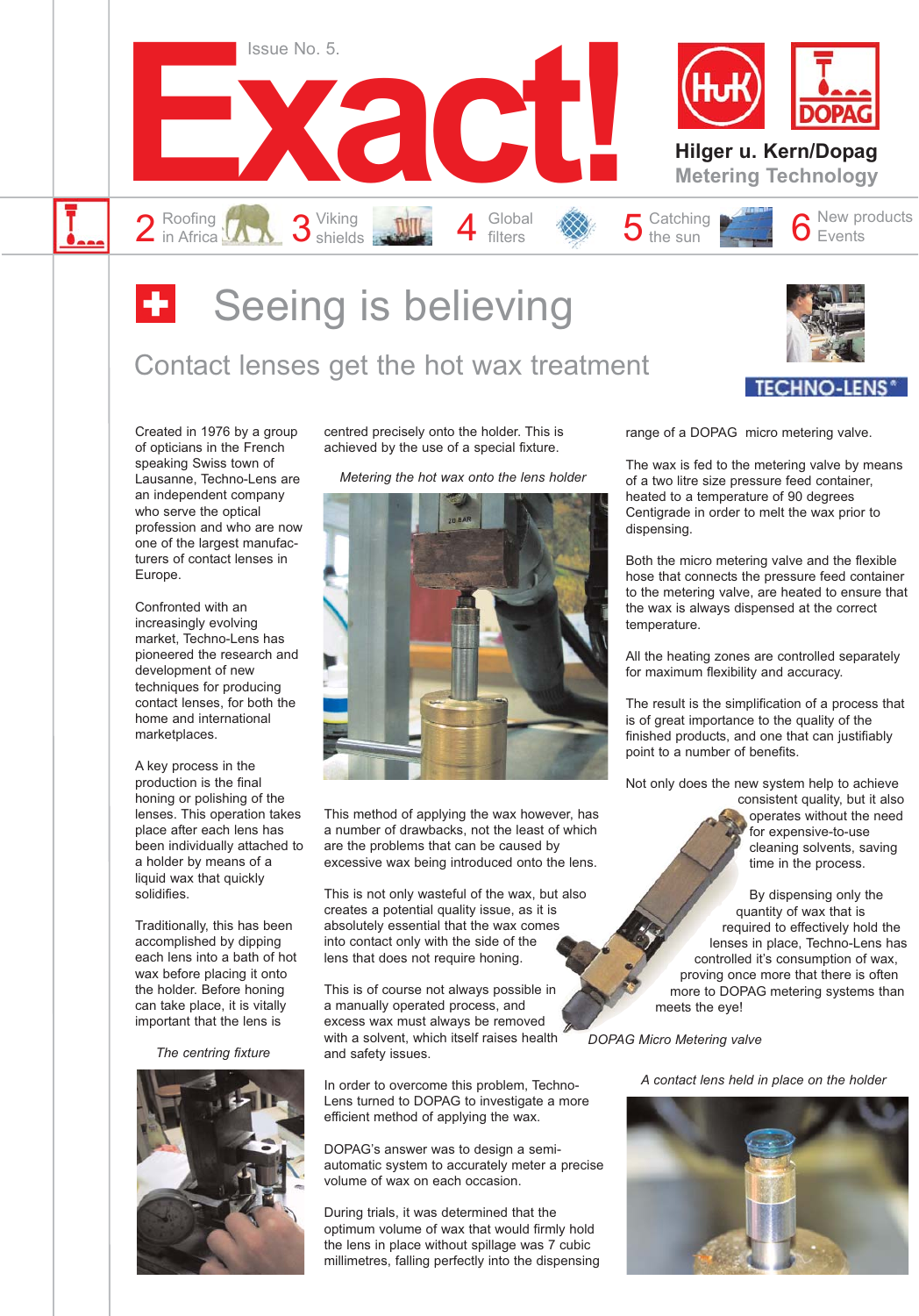#### 2 **Exact!**



#### **Africa Roofing**

#### Roofing the African way with DOPAG VARIO-MIX



*Mixed material is laid into a "U" section mould*

Using natural local materials like reeds, grasses and palm leaves for thatching roofs has been a way of life for centuries in Africa.

Now with the help of DOPAG's South African distributor, Resin Processing Solutions cc., the process for manufacturing thatched roofs belongs squarely in the 21st century.

Africa Roofing started life in 1979 serving the South African market and since then demand has steadily grown throughout the world for their products.

They now export worldwide and are

responsible for many prestige installations in places as diverse as New Zealand, Saudi Arabia, Hawaii and Puerto Rico.

The design of a thatched roof from Africa Roofing consists of many small "tiles" in much the same way as a clay tile roof does, albeit though, somewhat larger in size.

The thatch tiles are produced by bonding reeds or grasses together at one end with a polyurethane elastomer, a flexible two component resin supplied by CH Chemicals.

A metal "U" section channel is used as a temporary mould and when de-moulded, the thatch tile is sufficiently flexible for it to be mounted even onto circular structures such as gazebos and sunshades.

Until recently the elastomer was proportioned, mixed and applied by hand. This method of course can be a time consuming and messy process as well as wasteful of material, particularly with this type of short pot life polyurethane.

With the introduction of a DOPAG VARIO-MIX machine, the material, which is now temperature controlled, is proportioned accurately, homogeneously mixed and easily applied, simply by sliding the "U" section mould underneath a fixed DOPAG twin valve, fitted with a disposable static mixer.

In addition, waste material has been completely eliminated as the machine operates only on demand, benefiting Africa Roofing with material cost savings, a cleaner working environment and an improvement in product quality standards.



Good news indeed, but the introduction of the VARIO-MIX system has also benefited Africa Roofing by allowing them to significantly increase production of their thatched roofing tiles.



*DOPAG VARIO-MIX*

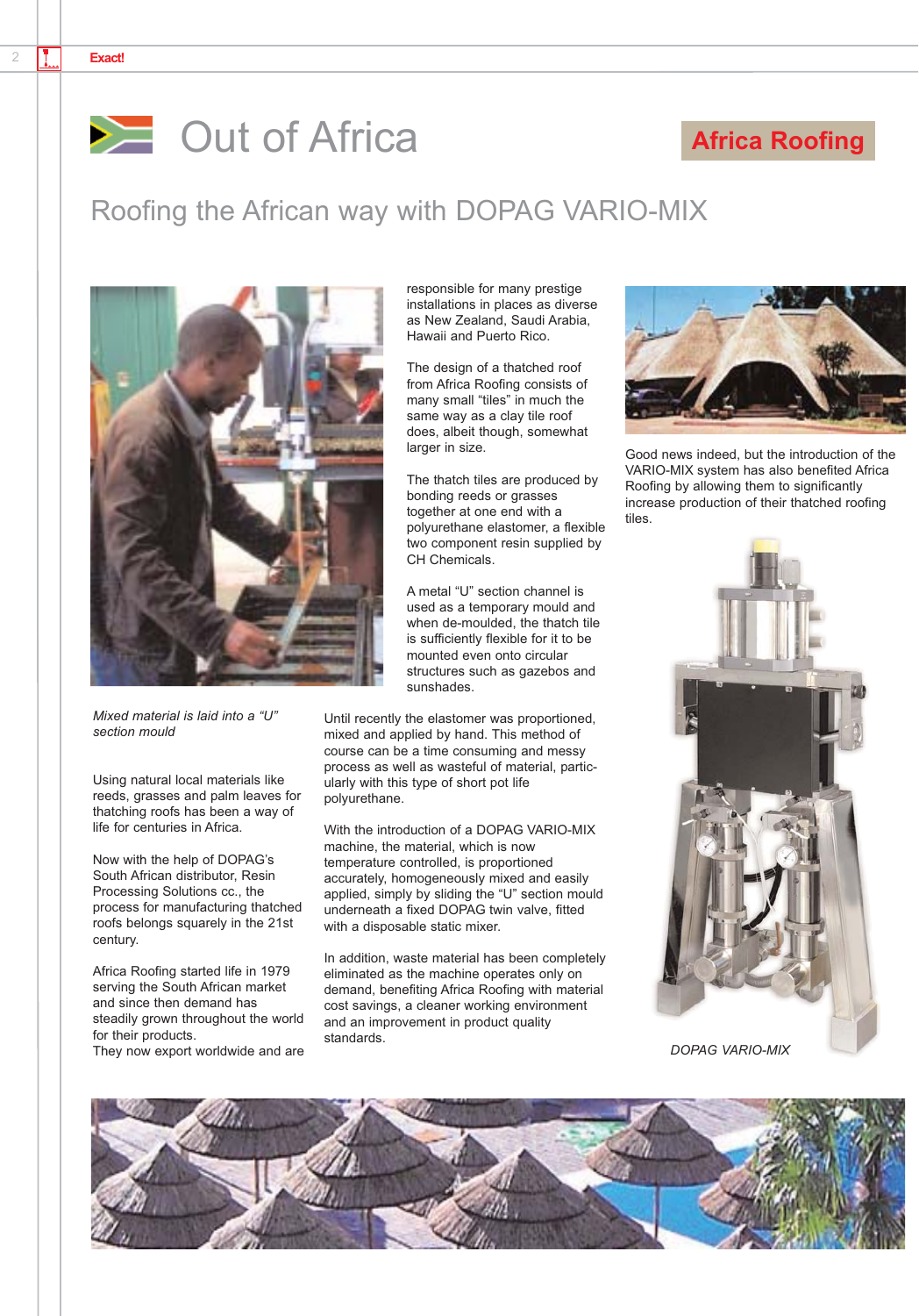## **In the footsteps of the Vikings**

### Bullet proof panel manufacturer chooses DOPAG ECONO-MIX



*A panel mould*

The firm of Composhield A/S, based in the ancient Viking town of Hobro has developed and patented a unique ceramic-polymer based lightweight panel concept, capable of resisting extreme dynamic loads from ballistic and blast impacts.

The composite material technology is a lightweight structure which is based on an extremely flexible polymer binder that provides structural integrity.

The active elements in the panels are the disrupter (ceramic front) and the absorber (fibre reinforced polymer composite backing).

To meter, mix and dispense the 2 component polyurethane that forms the absorber element, Composhield chose a DOPAG ECONO-MIX, with

the added facility of colour injection.

The homogenously mixed material is injected into the moulds using a DOPAG twin valve fitted with a disposable static mixer.

Additionally, the ECONO-MIX is equipped with a level control system for the feed tanks, which are also fitted with agitation in order to keep the materials in prime condition.

The result is a panel certified to NATO standards that can be used as armour for military vehicles, vessels, and helicopters as well as body

armour, that over the last decade has proven to be the ultimate ballistic protection material.

Just a modern development of the famous shields that were carried by the Vikings centuries ago!



Soft green slopes, forests and the deep blue shining waters of fjords characterise the area of the Danish Kingdom around the town of Hobro in Jutland where Composhield is based.

It is from this landscape that the Vikings set sail as traders as well as marauders and colonisers around twelve centuries ago.

The Fyrkat Viking Fortress in the town of Hobro is one of only four sites of its kind in Denmark and has been reconstructed on its original site.



*Bullet proof panel after testing*



*DOPAG ECONO-MIX C*



**COMPOSHIELD**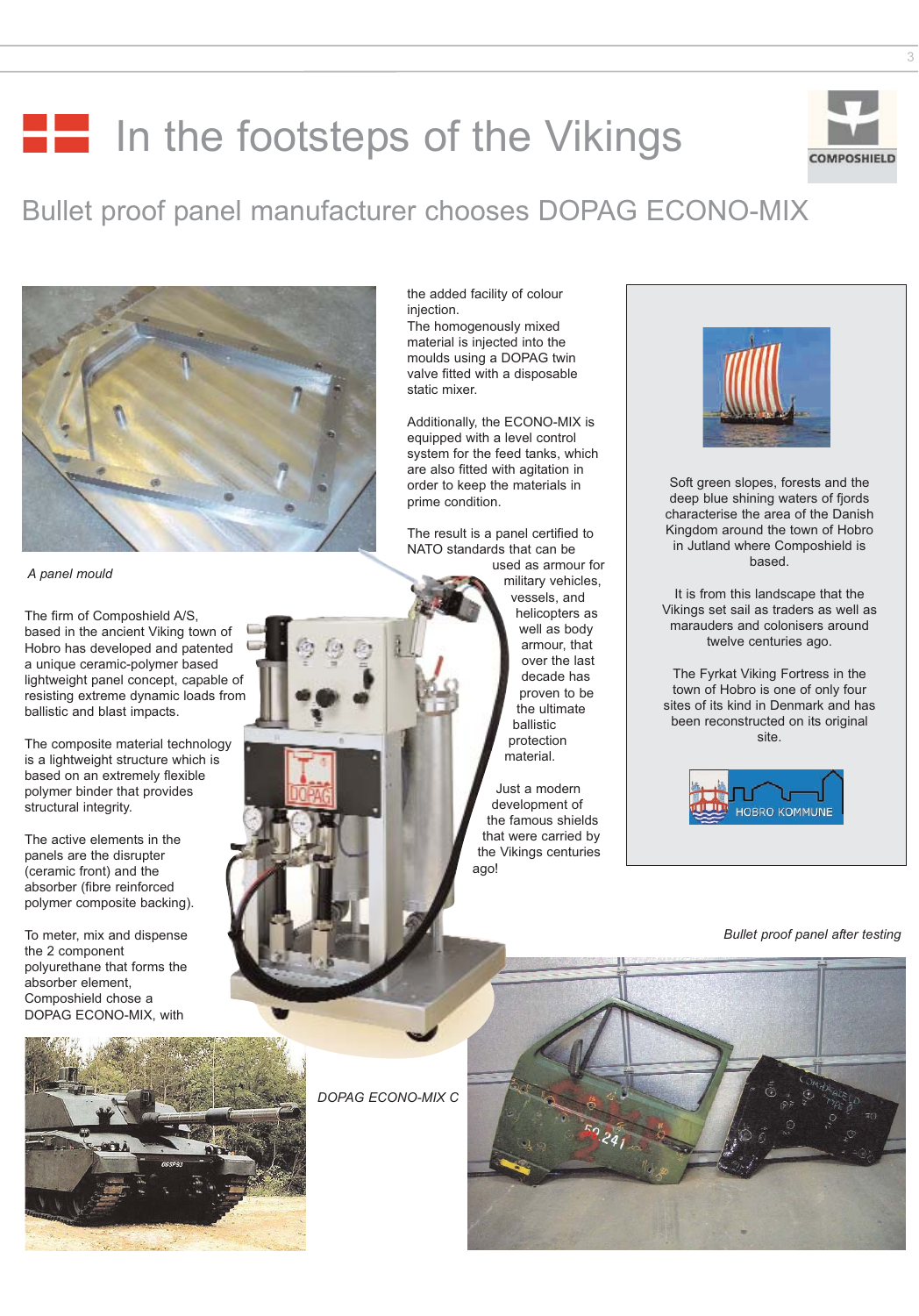### **A** breath of fresh air

### International filter manufacturer sticks with DOPAG





*Mixed resin being dispensed into the fixture*

Madison Filter, with operations in the UK, Germany, South Africa, USA, New Zealand and a global presence in over forty countries, design and manufacture specialist consumable filter media, for the separation of solids from liquids and gases.

In their German facility, located in the town of Salzgitter-Calbecht,

Madison Filter GmbH produce compact filter elements from polyester felt, for use with dust extraction systems.

These systems are highly effective in removing both dust particles and poisonous exhaust gases from the atmosphere and contribute directly to a healthier environment.

The polyester felt is available in different qualities and air permeability factors, which are selected according to each area of application.



*DOPAG ELDO-MIX 301*

The filter elements are folded by means of a special fabric forming device into a pleated form which adds structural stability to the finished panels, as well as maximising the surface area of the filter.

The pleated elements are permanently held in place at both ends with either a two component polyurethane or an epoxy resin.

This is achieved by placing the element into a fixture which holds the element in the correct position whilst mixed resin is dispensed into the fixture and allowed to cure, before demoulding takes place.

> Following deburring, the filters are then completely ready for installation. The result is a high quality, stable filter panel.

Madison Filter GmbH have been successfully using

DOPAG equipment for dispensing two component resins as part of their manufacturing process for over 15 years, so when the time came to increase their production, it was a sensible option to consider DOPAG again.

Previously, Madison had been using DOPAG

ECONO-MIX piston pump type two component metering, mixing and dispensing machines, which still provide satisfactory service today.

However, production requirements have now become more advanced in terms of process security and the degree of automation demanded, which indicated the use of a state-of-the-art gear type metering, mixing and dispensing machine.

A DOPAG ELDO-MIX 301 machine was therefore selected and recently installed in order to satisfy these requirements.

The DOPAG ELDO-MIX 301 machine features individually driven gear pumps, which draw the two components of the resin separately from pressure feed containers.





The gear pumps then proportion the two components at the specified preselected mixing ratio before being fed separately under pressure to a hand held twin "snuffer" dispensing valve where they are homogeneously mixed and dispensed into the mould.

The dispensing valve is fitted with a disposable plastic static mixer, which is an inexpensive and convenient device that eliminates the need for costly and environmentally unfriendly flushing solvents.

Commented Madison Filters Production Manager, Mr. Heiko Brinkmann, "We need to process one tonne of polyurethane and/or



*Production Manager, Mr. Heiko Brinkmann - another happy customer!*

epoxy resin every month for this part of our filter production, so it is most important that we use reliable equipment. Not only has DOPAG equipment proved to be reliable, but also the support, service and maintenance work provided by Hilger and Kern has been excellent."



*Finished filters*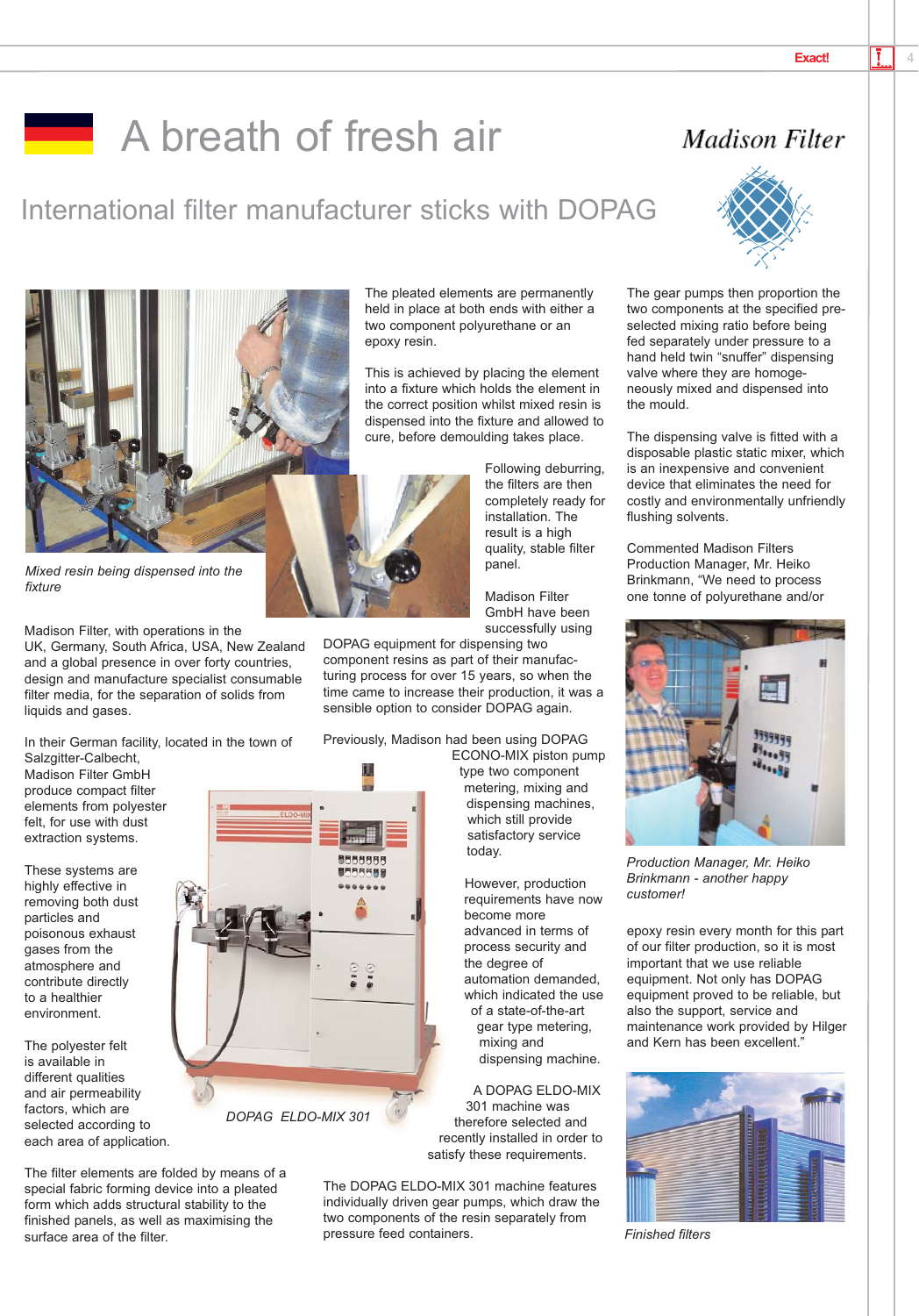# Tales from the Vienna Woods



Austrian integrator automates solar panel production



Close to Austria's capital city of Vienna lies the ancient market town of St. Andrä-Wördern, located in the district of Tulln, on the edge of the Vienna Woods.

Once a fortified hill-top settlement in the bronze age, today the town

*VISCO-MIX P200-30 proportioning mechanism*



is the headquarters of a major electro-mechanical systems integrator, EEP-Maschinenbau GmbH, who utilise the very latest technologies in control engineering in order that they can offer their customers the optimum in custom designed automation solutions.

One such recent project involved the automated production of photovoltaic generator solar energy panels.

During manufacture, it is necessary to seal the panels against the ingress of water during use. For this purpose, a two component silicone sealant called Elastosil SG500, supplied by Wacker was chosen as the most appropriate product for this type of application.

The system designed by EEP involved applying the sealant to the panels by means of a six axis robot arm, onto which was mounted a DOPAG twin dispensing valve fitted with a static mixer.

The two components are proportioned at a ratio of 10:1 by volume and fed to the robot arm by a VISCO-MIX P200-30 metering and mixing machine.

The use of the VISCO-MIX P200-30 ensures that close control can be exercised over the flow rate of the mixed material, which is of course an important element in determining the exact width of the bead laid onto the panel.

The VISCO-MIX P200-30 is particularly suitable for sealing and bonding applications where a continuous supply of viscous media is required.

The base component is fed directly from standard open topped 200 litre sized drums, whilst the hardener is fed from smaller, 25 litre sized pails.

Both the base and the hardener components remain separate after proportioning, until they reach the static mixing system, where they are homogeneously mixed before being dispensed. The system completely eliminates waste due to the precise control of the dispensing operation, which makes the VISCO-MIX H200 the ideal machine for use with automated assembly operations.

*DOPAG VISCO-MIX P200-30*



*Squeezing the silicone joint during assembly*





*A completed bank of solar panels Automatically applying the silicone bead with a robot arm*